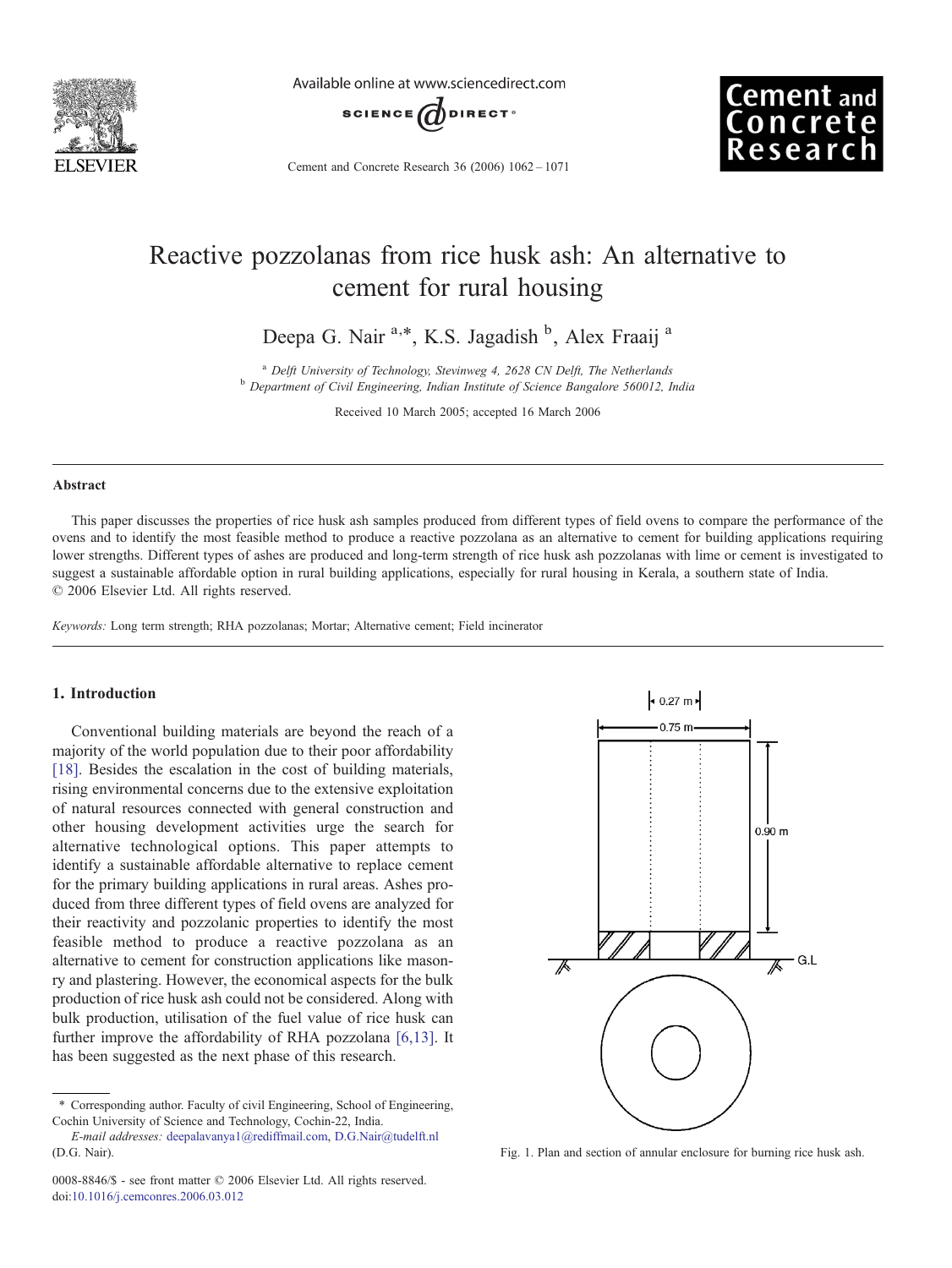<span id="page-1-0"></span>

Fig. 2. Plan and front elevation of the enclosure made of brick for burning rice husk ash.

The use of RHA in concrete was patented in the year 1924 [\[1\].](#page-9-0) Up to 1972, all the researches were concentrated to utilise ash derived from uncontrolled combustion. Mehta published several papers dealing with rice husk ash utilisation during this period. He established that burning rice husk under controlled temperature– time conditions produces ash containing silica in amorphous form [\[2\].](#page-9-0) Chopra, Ahluwalia and Laxmi have reported that for an incinerator temperature up to 700 °C the silica was in amorphous form and silica crystals grew with time of incineration [\[3\].](#page-9-0) The combustion environment also affects specific surface area, so that time, temperature and environment also must be considered in the pyroprocessing of rice husks to produce ash of maximum reactivity [\[4,17\]](#page-9-0). James and Rao indicated that isothermal heating at a minimum of 675 K (402 °C) is required for complete destruction of organic matter from rice husk and to liberate silica. On combustion, the cellulose–lignin matrix burns away, leaving a porous silica skeleton, this on grinding will give very fine particles having large surface area. Parameters influencing the surface area of ash samples are temperature, duration of combustion and the treatment of rice husk before burning. The decrease in surface area can be attributed to crystalline growth and pore opening [\[5\].](#page-9-0)

M.R.Yogananda and K.S.Jagadish from Indian Institute of Science (IISC), Bangalore [\[6,13\]](#page-9-0) did several studies on the pozzolanic properties of rice husk ashes produced by different field incinerators. They had arrived at the following conclusions.

• Pre-grinding of RHA before intergrinding with lime is essential to achieve higher strength mortars.



Table 1 Properties of different RHA samples

| Samples | Colour LOI    | $\frac{0}{0}$ | Si O <sub>2</sub><br>Total<br>$\frac{0}{0}$ | Percentage<br>of soluble<br>silica in<br>ash $\%$ | Percentage<br>of soluble<br>silica in total<br>Si $O_2$ % | Variation in<br>electrical<br>conductivity<br>(pozzolonicity)<br>(mS/cm) |
|---------|---------------|---------------|---------------------------------------------|---------------------------------------------------|-----------------------------------------------------------|--------------------------------------------------------------------------|
| RHA-A   | Light<br>grey | 10.8          | 81.95                                       | 67.7                                              | 82.6                                                      | 2.6                                                                      |
| RHA-B   | Light<br>grey | 12.1          | 85                                          | 61.8                                              | 72.7                                                      | 2.55                                                                     |
| RHA-C   | Grey          | 15.3          | 82                                          | 27                                                | 32.9                                                      | 2.05                                                                     |
| RHA-D   | Dull<br>white | 0.84          | 88.5                                        | 61.1                                              | 69                                                        | 3.9                                                                      |
| RHA-E   | <b>Black</b>  | 20.5          | 76.7                                        | 35.9                                              | 46.8                                                      |                                                                          |

• The long-term strength of RHA pozzolanas produced from field arrangements in certain cases showed a decrease in strength after 28 days.

The decrease in strength of RHA pozzolanas was a great concern for the popularity of RHA in building applications. This research was an attempt to verify this fact. The ash samples produced from different types of field ovens in this research are from the same type of incinerators as that of IISC [\[6\]](#page-9-0). This paper presents a discussion on the comparison of RHA samples from different field ovens and recommends a feasible method to produce rice husk ash pozzolana in uncontrolled conditions in rural environments.

## 2. Experimental

Rice husk ash samples are produced from three different types of field ovens. These are subjected to various tests to analyse the amorphous silica content, loss of ignition and particle size distribution. The long-term strength of the lime/ cement pozzolana mortar produced from these samples are compared with that of a reference sample produced at optimised conditions in the lab and also with the pozzolana mortar of waste ash from parboiling operation of paddy.<sup>1</sup>

## 2.1. Types of field ovens

#### 2.1.1. Annular oven

An annular enclosure [\(Fig. 1\)](#page-0-0) of a height of 0.9 m consisting of two co-axial hollow cylinders (open at the top) are made with weld meshes. The inner cylinder has a diameter of 0.27 m and an outer cylinder with a diameter of 0.75 m. The base and exterior of this arrangement is protected with an extra layer of chicken mesh to prevent the escape of ash samples. Rice husk is filled in the annular portion between the two cylinders. This arrangement can be kept elevated from the ground using bricks so as to apply heat from the bottom. Temperature is measured at different parts of the sample using a temperature probe. Maximum temperature was found varying

Fig. 3. Arrangement for pit burning. Parboiling is a hydrothermal treatment of paddy to separate rice grain.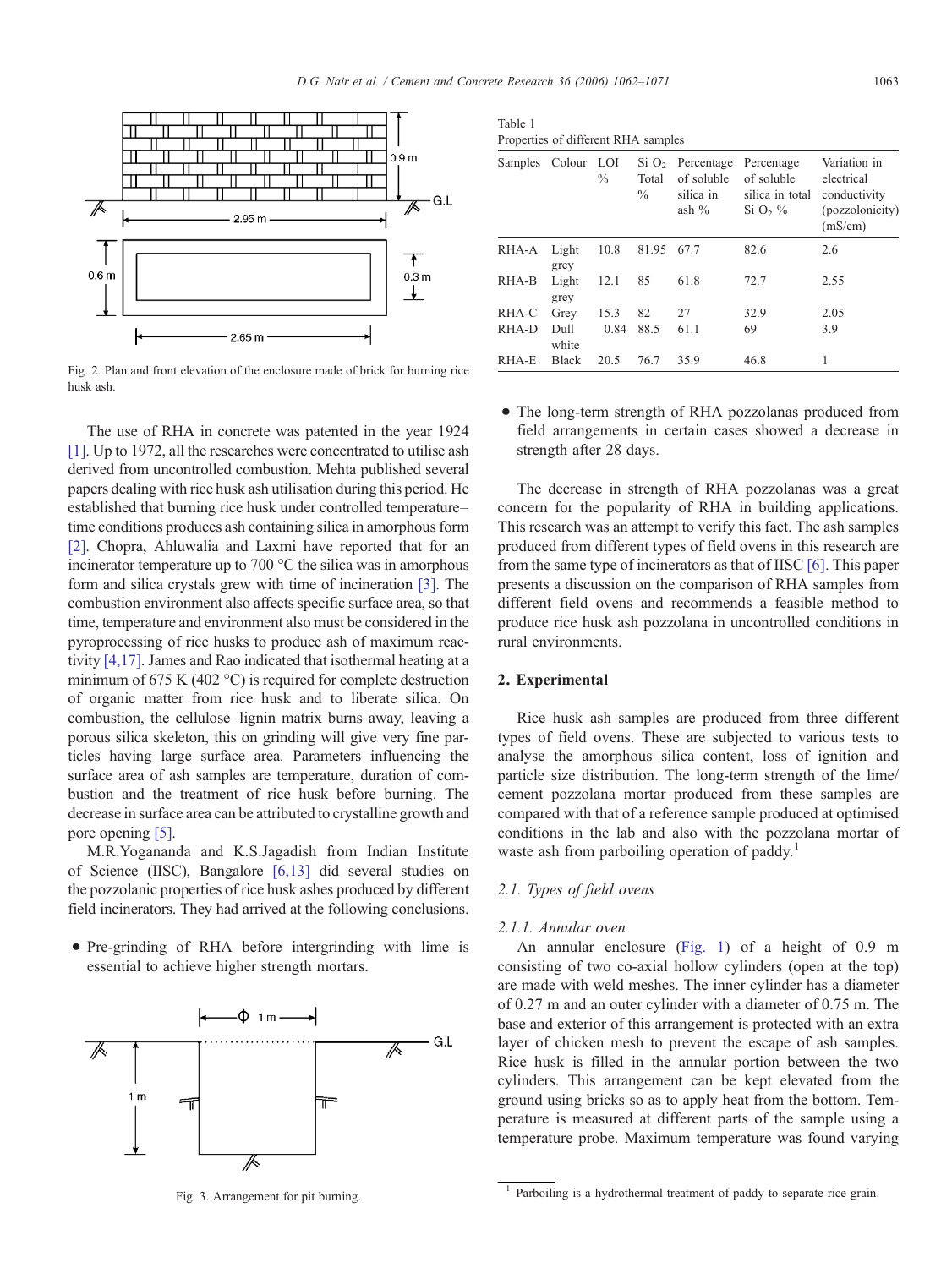<span id="page-2-0"></span>

Fig. 4. XRD of RHA A, RHA B and RHA C (Field samples).

from 500 to 600 °C. It took almost 9 h for complete burning. RHA samples were collected (RHA A) after cooling of the entire ash.

## 2.1.2. Brick oven

A rectangular enclosure  $(2.95 \times 0.6 \times 0.9 \text{ m})$  as shown in the picture ([Fig. 2](#page-1-0)) is built with bricks having a number of small



Fig. 5. XRD of RHA D (Reference Sample).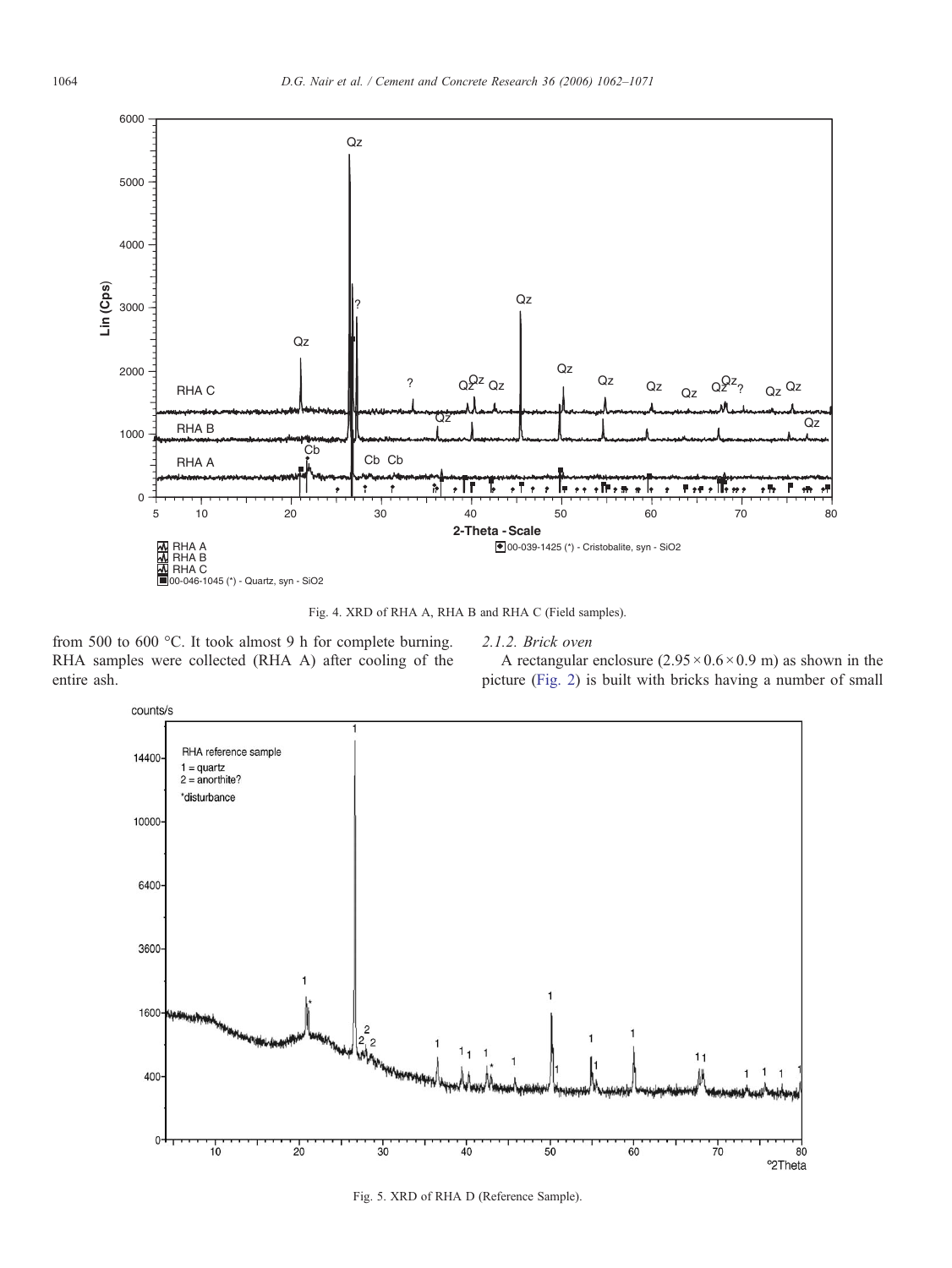<span id="page-3-0"></span>

Fig. 6. XRD of RHA E.

openings (5 cm wide) in the body of the enclosure to allow smooth flow of air. It is filled with rice husk and burning of sample is started from the top, slowly progressing towards the bottom. The burning process was slow compared to the annular enclosure and it took almost three days for complete burning. Temperature was measured at different points of the samples to see the variation and here also the maximum temperature was found varying from 500 to 600 °C as in the annular enclosure. The ash samples collected from this oven is denoted as RHA B.

## 2.1.3. Pit burning

A pit of a diameter and depth of 1 m is dug in the ground ([Fig. 3\)](#page-1-0) and filled with rice husk. The burning of rice husk was allowed to take place from the top surface in the same manner as in the rectangular enclosure. Burning proceeded from the top surface slowly downwards. It took almost one week for the complete burning and simultaneous cooling of the sample. Ash samples were tested at different points using a temperature probe to check the maximum temperature and it was found to vary from 500 to 600 °C as in the above two cases. The ash samples collected from this burning arrangement is denoted as RHA C.

In all the three cases mentioned above RHA samples were collected after one week from the date of burning to keep consistency.

## 2.1.4. Laboratory oven

RHA D is the reference sample made at controlled conditions in the lab using a muffle furnace with continued supply of air. Ash samples of 500 g were used for each burning operation. After keeping the rice husk in a porcelain container, the oven was switched on and an initial duration of 2 h was given to reach the desired temperature of 500 °C. The oven was then maintained at this temperature for 12 h. After 12 h of heating, the oven was switched off (maintaining the air supply) and kept closed for another 24 h and samples were collected (after complete cooling).

## 2.1.5. RHA E

This is the waste ash collected from a rice factory where rice husk was using as the fuel for the parboiling operation for paddy.

The ash samples collected from different sources (A to E) were subjected to grinding in a ball mill for 60 min and the powder thus obtained was used for further tests. As these ashes are supposed to be produced in the rural environments for practical applications, no limits of fineness were prescribed for final samples and instead the duration of grinding was maintained constant for all the samples for keeping the uniformity in procedure.

Table 2 Particle size distribution of different RHA samples

| RHA samples | $D10 \mu m$ | $D50 \mu m$ | $D90 \mu m$ |
|-------------|-------------|-------------|-------------|
| RHA.A       | 7.3         | 40.9        | 152         |
| RHA.B       | 9.1         | 47.3        | 171         |
| RHA.C       | 7.1         | 44.5        | 320         |
| RHA.D       | 3.7         | 18.9        | 60.7        |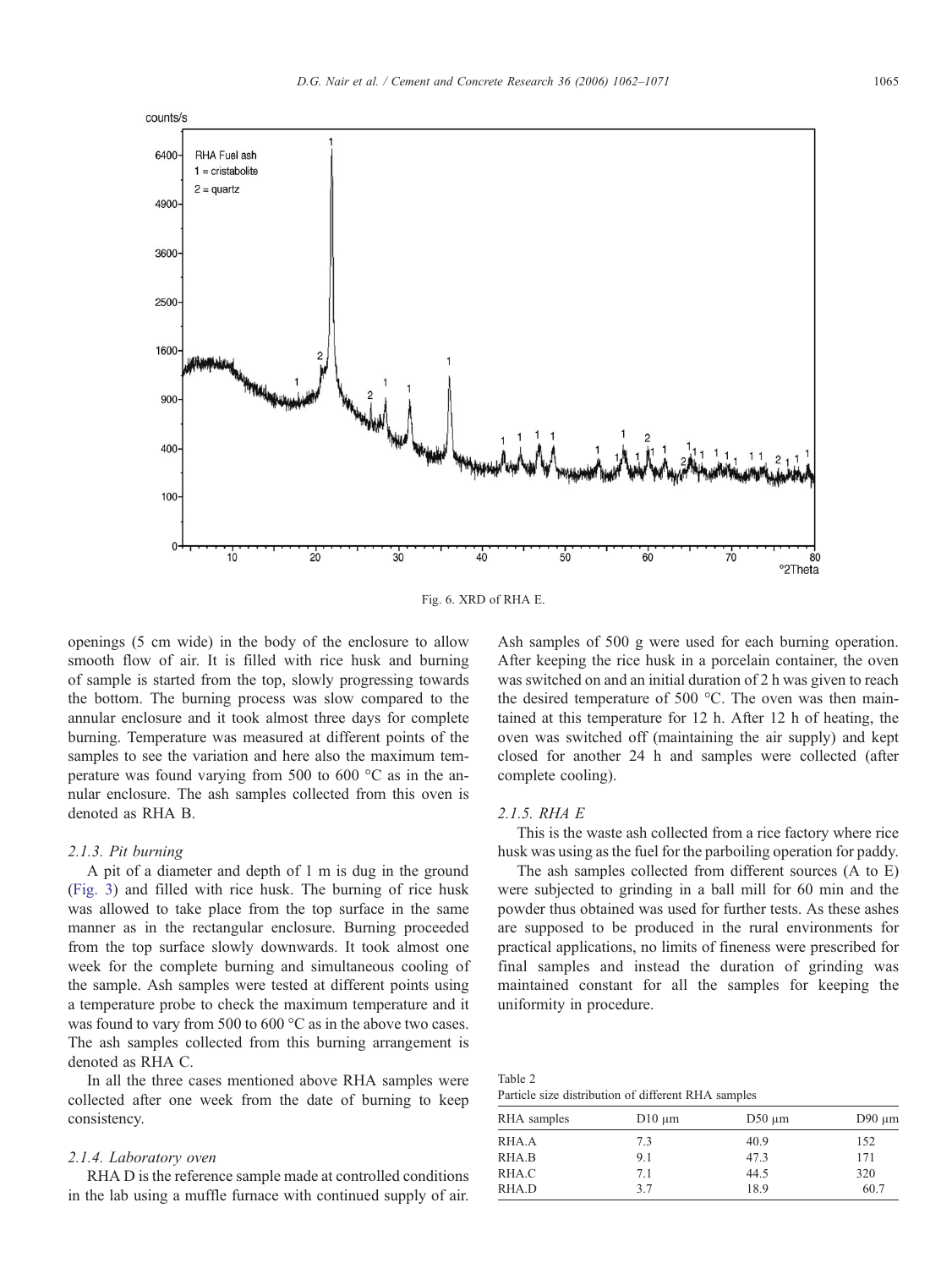<span id="page-4-0"></span>

Fig. 7. Particle size distribution of different RHA smaples.

#### 2.2. Chemical analysis

ASTM C 311-71 standards [\[7\]](#page-9-0) were used for the determination of loss of ignition (LOI) and silica.

## 2.2.1. Loss on ignition and total silica

Pre weighed RHA sample is kept in an oven (800 °C) and weighed again. The difference in weights is the weight of carbon that released as  $CO<sub>2</sub>$ . The same sample (carbon removed) is taken and boiled in nitric acid. It is then filtered through a weighed glass fibre filter and then washed with demineralised water. The filter is then dried in an oven at 105 °C (whole night) and weighed again. The weight change will be the weight of insoluble  $SiO<sub>2</sub>$  (total silica, both crystalline and amorphous).

## 2.2.2. Soluble fraction of silica

Rice husk ash samples are taken, weighed in an analytical balance and boiled in 100 ml of 2.5 N (10%) NaOH. The solution is then filtered through a filter paper and washed with demineralised water. This filter is dried in an oven at 800 °C, cooled and weighed to get the weight of the insoluble silica. Soluble silica remained as dissolved in the solution.

#### 2.2.3. Pozzolanicity

The variation of electrical conductivity of a saturated solution of calcium hydroxide on dispersing with the RHA samples can be taken as a measure of the pozzolanic activity



Fig. 8. Long term compressive strength of lime–RHA mortar [1:1:6].

| Table 3                                   |  |
|-------------------------------------------|--|
| BET surface area of different RHA samples |  |

| RHA samples | BET surface area in $m^2/g$ |
|-------------|-----------------------------|
| RHA.A       | $63 \pm 1$                  |
| RHA.B       | $65 \pm 1$                  |
| RHA.C       | $43 \pm 1$                  |
| RHA.D       | $115 \pm 1$                 |

of the samples [\[8\]](#page-9-0). Initially the conductivity of calcium hydroxide saturated solution (200 ml, 40 °C) is measured. To this 5 gm of RHA sample is added. The electrical conductivity is measured after 2 min of continuous stirring. The difference between the initial and the final conductivities is calculated as a measure of pozzolanicity. This is identified as a rapid method to evaluate the pozzolanic effect of rice husk ash [\[10,15,19\]](#page-9-0).

[Table 1](#page-1-0) gives the properties of the different RHA samples. The reference sample (RHA D) has the highest value of pozzolanicity and waste ash (RHA E) has the lowest value. Among the field samples RHA A has the highest value of pozzolanicity.

## 2.3. X-ray Diffraction Analysis (XRD)

XRD analysis was performed on a Philips PW 3710 X-ray diffraction system having a copper tube and a nickel filter. Only cristobalite could be detected in RHA A. Where as the XRD of RHA B, C, D and E (Figs.  $4-6$ ) showed the peaks of Quartz also. Also the XRD pattern of RHA C and E verifies the presence of crystalline silica in excess of other RHA samples.

Higher percentage of loss on ignition and XRD pattern of RHA E itself are sufficient to prove the inferiority of RHA samples produced from uncontrolled burning. Therefore RHA E has not been subjected for further tests other than compressive strength.

# 2.4. Particle size analysis by laser diffraction with the Malvern Mastersizer S

[Table 2](#page-3-0) and [Fig. 7](#page-2-0) give the details of particle size analysis. These measurements were done with a Mastersizer S, 300RF lens, and the sample presentation unit. The ash samples were made wet with a non-ionic surfactant and dispersed in demineralised water. They stayed stable for several minutes. When ultrasonic effect is applied, the distribution became much smaller.

Table 4 Lime reactivity of different RHA samples

| Sample | $Mix^*$ lime-ash-sand | Average compressive<br>strength in 8 days $N/mm^2$ |  |  |  |  |  |
|--------|-----------------------|----------------------------------------------------|--|--|--|--|--|
| RHA-A  | 1:3:12                | 10.97                                              |  |  |  |  |  |
| RHA-B  | 1:3:12                | 7.76                                               |  |  |  |  |  |
| RHA-C  | 1:3:12                | 5.35                                               |  |  |  |  |  |
| RHA-D  | 1:3:12                | 13.35                                              |  |  |  |  |  |
|        |                       |                                                    |  |  |  |  |  |

♣Water content in percentage by weight of lime and ash is 0.76.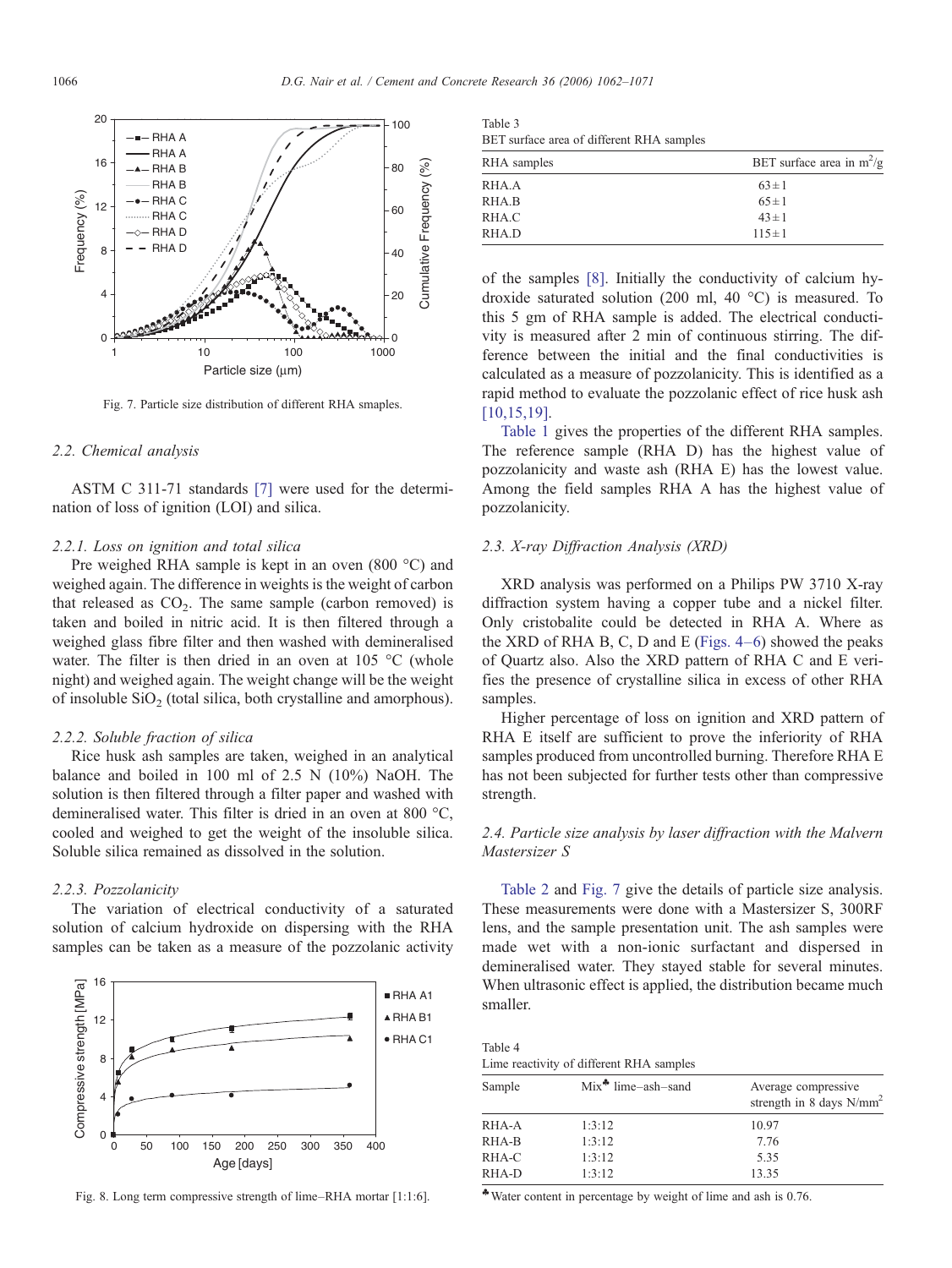

Fig. 9. Long term compressive strength of lime–RHA mortar [1:3:12].

Among the four samples subjected for particle size analysis RHA D showed higher percentage of finer particles. Within the field samples particle size was increasing from RHA A to C  $(A < B < C)$ .

# 2.5. Specific surface area, BET (Brunauer, Emmett and Teller) analysis

The specific surface areas of the RHA samples were determined by nitrogen adsorption using the Quanta chrome Autosorb-6B analyser. The BET method provides a combined surface area value for both inter-particle area and intra-particle area; surface inside pores of the structure and outer surface of the particles. [Table 3](#page-4-0) shows the specific surface area of different RHA samples. The reference sample (D) has the highest surface area compared to field burnt samples.

## 2.6. Lime reactivity test

This test has been recognised as a standard method by I.S.1727-1967 [\[9\]](#page-9-0) for determining the reactivity of the pozzolanic material (RHA) with hydrated lime, as represented by the compressive strength of standard mortar test cubes prepared and tested under specific conditions. The dry materials of standard test mortar of lime–pozzolana–sand in the different proportions (by weight) is tested. Lime and ash is weighed and inter-ground in a ball mill (for 60 min) just before making the mortar. Cube specimens of 40 mm size<sup>2</sup> are moulded according to I.S 1727-1967 specifications. After covering the surface of the specimen in the mould with a smooth and greased glass plate, it is kept in a moist room with a temperature of 21 °C for 48 h. Then the specimens are removed from the mould and cured at 90% to 100% relative humidity for a period of 8 days at  $50 \pm 2$  °C in an incubator. The specimens after curing for 8 days were taken out of the oven and tested for compressive strength after they reached room temperature. Since the specimens were kept exposed only for a short duration, chances of carbonation are meagre.

[Table 4](#page-4-0) gives the eight days average compressive strength of different RHA specimen as an indication of their reactivity.

| Table 5                                 |  |
|-----------------------------------------|--|
| Compressive strength of lime-RHA mortar |  |

| RHA-lime<br>mortar | Water<br>content in                           | Compressive strength for different durations in<br>MPa |         |       |                   |        |  |
|--------------------|-----------------------------------------------|--------------------------------------------------------|---------|-------|-------------------|--------|--|
|                    | percentage<br>by weight<br>of lime<br>and ash | 7 days                                                 | 28 days |       | 3 months 6 months | 1 year |  |
| RHA A1(1:1:6)      | 0.76                                          | 6.5                                                    | 8.93    | 10    | 11.06             | 12.37  |  |
| RHHA <sub>B1</sub> | 0.76                                          | 5.56                                                   | 8.15    | 8.9   | 9.08              | 10.08  |  |
| RHA C1             | 0.76                                          | 2.1                                                    | 3.75    | 4.13  | 4.09              | 5.17   |  |
| RHAA2(1:3:12)      | 0.76                                          | 8.91                                                   | 11.5    | 12.81 | 12.21             | 14.21  |  |
| RHHA <sub>B2</sub> | 0.76                                          | 6.97                                                   | 8.96    | 9.19  | 9.32              | 10.45  |  |
| RHA C <sub>2</sub> | 0.76                                          | 4.35                                                   | 5.69    | 6.96  | 7.29              | 9.19   |  |
| RHA <sub>D2</sub>  | 0.76                                          | 12                                                     | 14.13   | 14.59 | 16.6              |        |  |
| RHA E2             | 0.76                                          | 2.23                                                   | 3.69    | 6.15  | 8.96              |        |  |
| RHAA3(3:1:12)      | 0.76                                          | 2.6                                                    | 5.53    | 6.23  | 5.4               | 7.51   |  |
| RHHAB3             | 0.76                                          | 2.83                                                   | 4.52    | 5.42  | 6.29              | 7.19   |  |
| RHA C3             | 0.76                                          | 1.17                                                   | 2.6     | 2.61  | 2.25              | 3.36   |  |

RHA D was giving the higher strength mortar among the tested samples and was showing a variation of compressive strengths for different mortars in the order of RHA D>RHA  $A > RHA$  $B > RHA C$ .

## 2.7. Long term compressive strength

Lime–RHA and cement–RHA mortars in 1:3 proportions (by weight) were prepared for different proportions of lime–RHA and cement–RHA combinations. 40 mm cube specimens were prepared in the same manner as that of lime reactivity test and compressive strength was measured after a curing period of seven days to one year according to ASTM C 311-71 standards.

 $X_1, X_2, X_3$  and  $X_4$  series corresponds to 1:1:6, 1:3:12, 3:1:12 and 2:1:9 proportions of RHA pozzolana with lime and cement mortar. [Figs. 8 and 9](#page-4-0) show the evolution of the compressive strength of different lime–RHA mortars during a period of one year. In all the mortars, a gain in strength with time can be seen (Tables 5 and 6). Percentage of rice husk ash in the total powder

Table 6 Compressive strength of cement–RHA mortar

| RHA-cement<br>mortar | Water<br>content in                           | Compressive strength for different<br>durations in MPa |       |       |                                          |       |  |
|----------------------|-----------------------------------------------|--------------------------------------------------------|-------|-------|------------------------------------------|-------|--|
|                      | percentage<br>by weight<br>of lime<br>and ash |                                                        |       |       | 7 days 28 days 90 days 180 days 360 days |       |  |
| RHAA2(1:3:12)        | 0.79                                          | 7.88                                                   | 10.42 | 12.67 | 12.65                                    | 14.70 |  |
| RHHA B <sub>2</sub>  | 0.80                                          | 10.08                                                  | 10.19 | 11.36 | 14.63                                    | 16.24 |  |
| RHA C2               | 0.61                                          | 7.6                                                    | 18.06 | 20    | 20.46                                    | 24.35 |  |
| RHA D <sub>2</sub>   | 0.70                                          | 9.59                                                   | 11.21 | 13.77 | 14.96                                    |       |  |
| RHAA3(3:1:12)        | 0.53                                          | 33.4                                                   | 53.15 | 49.19 | 53.36                                    | 68.54 |  |
| RHHA <sub>B3</sub>   | 0.53                                          | 37.69                                                  | 48.94 | 51.61 | 59.25                                    | 80.8  |  |
| RHA C3               | 0.43                                          | 37.9                                                   | 46.77 | 52.46 | 65.79                                    | 70.52 |  |
| RHA D3               | 0.50                                          | 41.23                                                  | 55.53 | 61.55 | 64.61                                    |       |  |
| RHA E3               | 0.53                                          | 29.65                                                  | 44.29 | 46.17 | 61.83                                    |       |  |
| RHA A4(2:1:9)        | 0.53                                          | 23.31                                                  | 26.13 | 51.88 | 60.2                                     |       |  |
| RHHA B4              | 0.54                                          | 25.25                                                  | 44.83 | 53.06 | 55.44                                    | 68.76 |  |
| RHA C4               | 0.50                                          | 30.17                                                  | 44.38 | 42.63 | 64.06                                    | 70.02 |  |
|                      |                                               |                                                        |       |       |                                          |       |  |

 $2$  The test specimens used are 40 mm cubes instead of the 50 mm cubes as specified by I.S.1727-1967.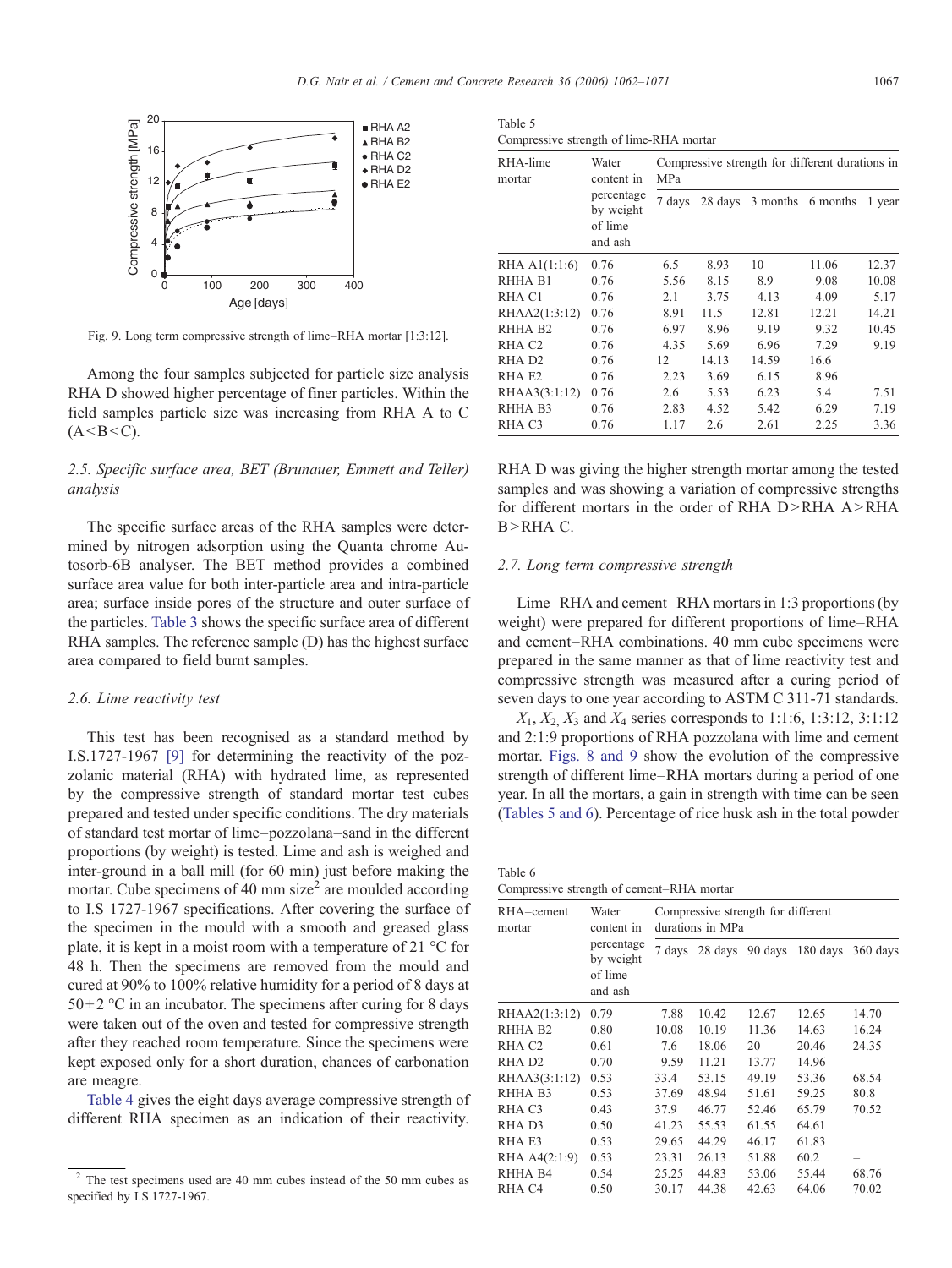

Fig. 10. Influence of ash content on the compressive strength (180 days) of Lime–RHA mortars of different proportions.

 $(a sh + lime or cement)$  has also a significant influence in the strength of the mortar. Fig. 10 illustrates this.

## 3. Results and discussion

#### 3.1. Chemical analysis

[Table 1](#page-1-0) and [Fig. 11](#page-4-0) give the variation of soluble silica and carbon content in different RHA samples. The influence of different heating arrangements and burning duration can be discussed based on the results of chemical analysis.

Among the field samples RHA A from the annular oven gave better results with minimum carbon content (LOI) and maximum percentage of soluble silica. LOI was ranging from A to C in the order of  $A < B < C$  and soluble silica as  $A > B > C$ . In both cases RHA C gave inferior results compared to RHA A and B. This variation in amorphous silica and carbon content can be due to the longer duration of burning and limited air flow in the case of pit burning compared to the other two arrangements. Figs. 12 and 13 shows the variation in compressive strength of different lime–RHA samples (with the same water–binder ratio −0.76) with loss on ignition and total silica in the ash. It confirms the detrimental effect of carbon in the compressive strength of corresponding mortars for three different mix compositions of the field samples. The quick burning and plenty air flow in the case of annular enclosure due to its peculiar shape and bottom firing favored better results of RHA A. This factor can be confirmed from the case of RHA E with



Fig. 11. Percentage of soluble silica fraction and loss on ignition in different RHA samples.



Fig. 12. Influence of carbon on the 28 day compressive strength of different lime–RHA mortars.

uncontrolled burning. It had a lower percentage of soluble silica and highest percentage of LOI. On the contrary the reference sample RHA D, produced from the controlled conditions in the lab showed the results of least carbon content among the samples and higher percentage of amorphous silica compared to RHA C and E. The color of the samples also gives an indication of carbon content.

# 3.2. Pozzolanicity

The variation in electrical conductivity of saturated calcium hydroxide solution on adding the pozzolanic material can be taken as a quick measure of the pozzolanic activity of RHA samples. It is based on the concept that the active constituents of the pozzolanic material will react with calcium hydroxide leading to a decrease in concentration of  $Ca^{2+}$  and hence to a decrease in electrical conductivity. [Table 1](#page-1-0) gives the different properties of RHA samples. Among the tested RHA samples, pozzolanicity decreases from D to E  $(D>A>B>C>E)$  as the carbon content ([Fig. 14](#page-7-0)). The field samples showed a variation in the reactivity in the same order as that of soluble silica and LOI from RHA A to C. However, RHA D showed a higher value of pozzolanicity than RHA A and B, even though it had a lower percentage of amorphous silica ([Fig. 15\)](#page-7-0). This can be



Fig. 13. Influence of soluble silica in the ash on the 28 day compressive strength of different lime–RHA mortars.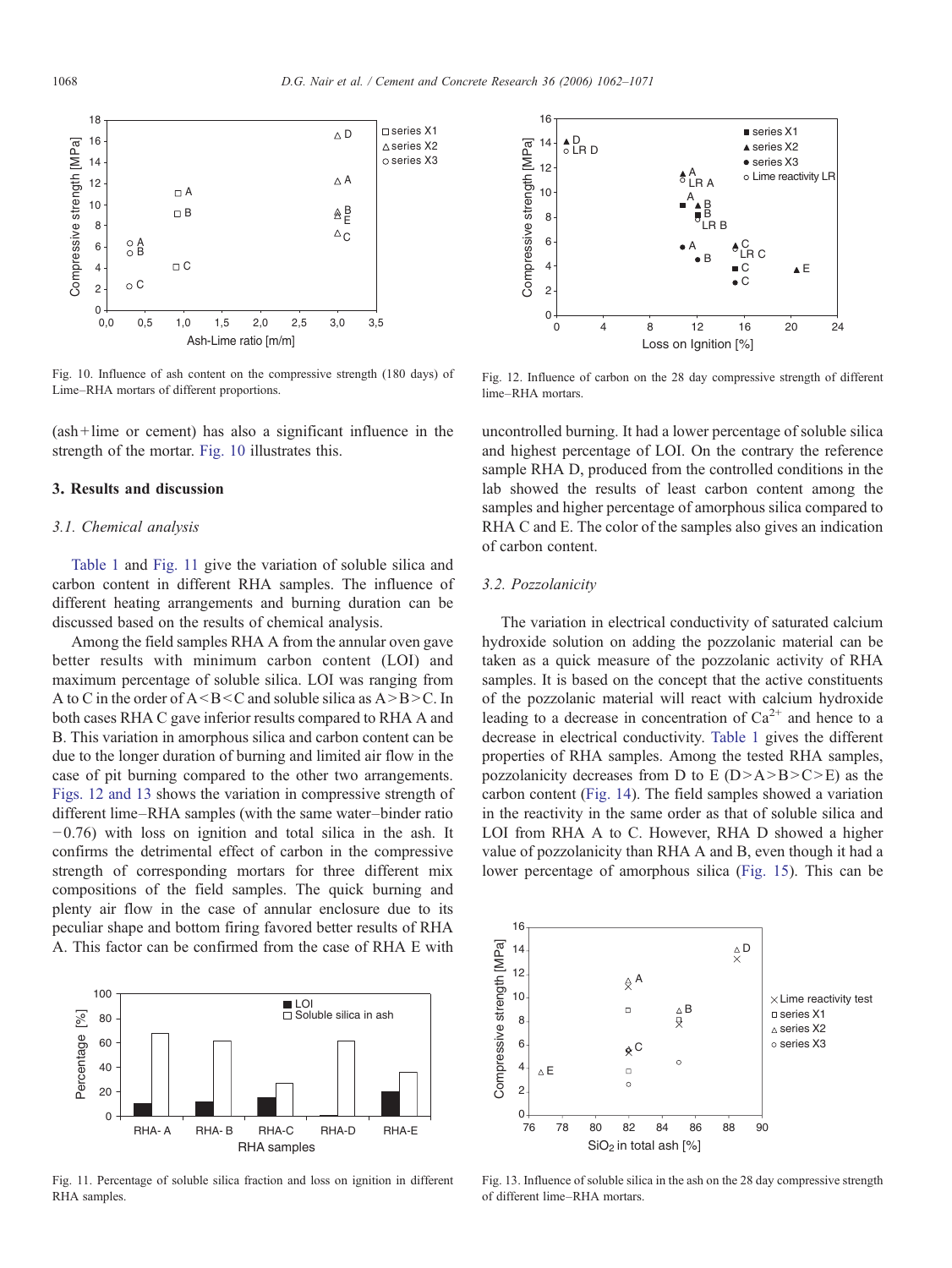<span id="page-7-0"></span>

Fig. 14. Influence of loss on ignition on the pozzolanicity of different RHA samples.

attributed to the extremely low value of loss on ignition of RHA D. The same influence could also be noticed in the cases of RHA C and E. Even though both amorphous silica and carbon content are deciding factors on the reactivity of RHA pozzolana, these results show the significance of carbon content in the pozzolanic activity.

Pozzolonic activity of RHA samples explained by the variation in electrical conductivity gives a clear correlation of the variation in compressive strength of different mortars (Fig. 16).

## 3.3. X-ray diffraction analysis

XRD analysis also shows consistent results with chemical analysis. The degree of amorphousness of RHA samples can be judged by the intensity or average height of the diffused band between  $15^{\circ}$  and  $26^{\circ}$  values of  $2\theta$ , using X-rays generated from a copper target and nickel filter [\[2\].](#page-9-0) XRD patterns of RHA A and RHA B shows the amorphous nature of samples, whereas the peaks of quartz could be detected in the other samples. The presence of quartz shown by the XRD of RHA C can be due to the longer duration burning or can also be attributed to the contamination of sand particles from the pit. The uncontrolled burning of waste ash caused the crystallinity of RHA E.



Fig. 15. Influence of soluble silica on the pozzolanicity of different RHA samples.



Fig. 16. Relation between conductivity and compressive strength.

## 3.4. Particle size analysis

[Table 2](#page-3-0) gives the percentage of different size of particles in the tested RHA samples. It was also showing the same variation as that of pozzolanicity from RHA D to C with RHA D having the higher percentage of smaller particles. The percentage of large particles was less in RHA D compared to A and B, whereas RHA C showed higher percentage of coarse particles (with D90 = 320  $\mu$ m, i.e. 90% of particles smaller than 320  $\mu$ m). [Fig. 7](#page-2-0) shows the particle size distribution of different samples. Unimodal distribution of A, B and D samples corresponds to the homogeneity of ashes whereas the bimodal distribution of RHA C shows the heterogeneous nature of RHA C. Also the particle size distribution clarifies the presence of coarse particles (D90 = 320  $\mu$ m) in RHA C compared to RHA B (D90 = 171  $\mu$ m) and RHA A ( $D90 = 152 \mu m$ ). Higher concentration of comparatively smaller particles in RHA D ( $D90 = 60.7 \mu m$ ) explains the higher reactivity of the reference sample. Also the field samples showed consistent results in the particle size with the reactivity of ash samples. These results also confirm the excellence of annular enclosure (RHA A) compared to the other two field arrangements.

## 3.5. BET analysis for surface area

The BET results of all the samples varies in the same order as that of pozzolanicity as expected. Fig. 17 shows the



Fig. 17. Influence of Specific surface area on the long term (180 day) compressive strength of different lime–RHA mortars.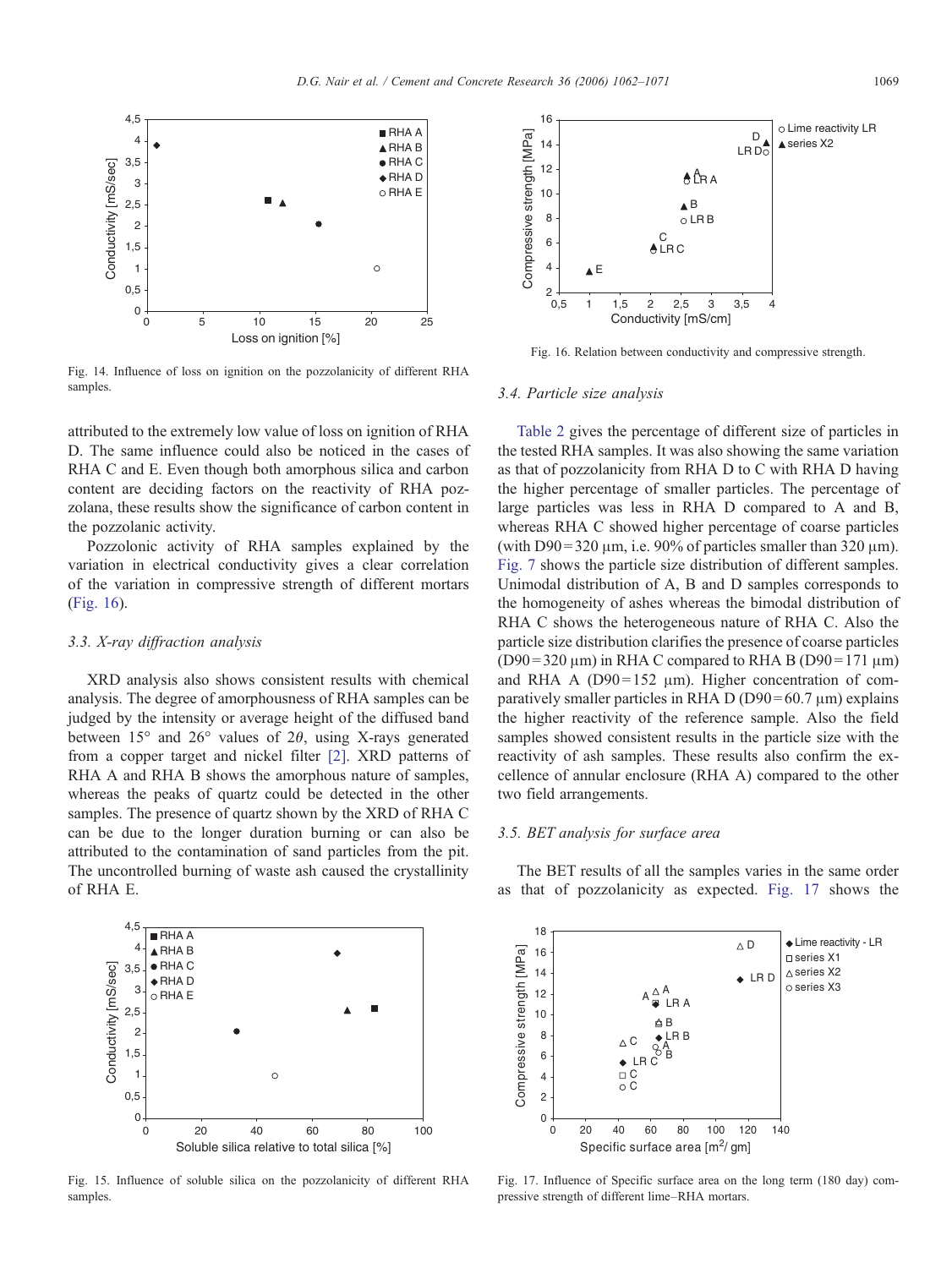

Fig. 18. Influence of water binder ratio on the compressive strength (28 day) of different cement–RHA mortars.

influence of specific surface area on the 180 day compressive strength of different lime–RHA samples with the same water– binder ratio (0.76). RHA D having the higher specific area gave the highest value of compressive strength in 1:3:12 proportion of lime–RHA mortar and it showed a variation in the other samples in the same way as that of specific surface area from A to C.

Since all the samples are subjected to grinding with the same conditions, the higher surface area of RHA D can be attributed to the controlled conditions of burning. The higher surface area of RHA increases its pozzolanic activity [\[16\]](#page-9-0). Hence the higher surface area of the RHA D compared to other samples can also attribute to the higher strength gain. According to James and Rao temperature and duration of incineration are important parameters which influence the specific surface area [\[5\].](#page-9-0) The annular oven took only a comparatively shorter duration of burning and cooling of the RHA samples compared to the other two field arrangements. This can be attributed to the variation in specific surface area of the field samples (RHA  $A > RHA$  B $> RHA$  C) and the corresponding variation in the compressive strength of mortars [\(Fig. 17](#page-7-0)). Hence the grinding efficiency is apparently not the same for different ashes with different particle size and surface area ([Tables 2 and 3\)](#page-3-0). Also the specific surface area of rice husk ash is mainly controlled by pore volume and hence collapse of pore structure will result in decrease in surface area. Therefore, grinding of RHA could not influence the BET values until it reaches certain fineness [\[10\].](#page-9-0)

#### 3.6. Lime reactivity and compressive strength

Lime reactivity test is considered as a quick measure of the reactivity of RHA pozzolanas. The tested RHA samples were showing a decrease in strength from RHA D to RHA C in the order of  $D > A > B > C$ . Similar variation could also be noticed in the compressive strength of RHA–lime mortar. According to Paya et al the reactivity of RHA with lime depends on a combination of two factors, i.e. its non-crystalline silica content and specific surface area [\[12\]](#page-9-0). But the variation in compressive strength of RHA–lime pozzolanas in different proportions also confirms the influence of carbon content (with RHA D giving higher strength) along with the other two parameters. All the mixes showed a strength gain during the period of one year. Field burnt samples showed a variation in strength from A to C with RHA A having a higher value with lime mortar.

However the variation in the compressive strengths of cement–RHA mortars from different ashes were not that consistent as in lime–RHA mortars. This can be mainly due to the different water/binder ratios. This variation in water content in different mortars was guided by the loss on ignition of the corresponding RHA samples and ash content. The influence of water/binder ratio in the compressive strength of cement-RHA mortar can be well explained by Fig. 18. In addition to this, the higher strength of RHA C pozzolanas can be due to its non-homogeneous nature rather than the pozzolanic activity. The coarse nature of large sized particles of RHA C provides a satisfactory gradation of fine particles and leads to a dense mix. The filler effect of smaller particles in the mix dominates the pozzolanic effects in this case [\[14\].](#page-9-0)

#### 4. Conclusions

The comparisons of the properties of ashes from different field ovens confirm the significance of annular enclosure over the other two field ovens. These results also show that rice husk ash samples with lower values of loss on ignition and higher specific surface area can result in the production of relatively higher strength pozzolana (RHA D). Presence of un-burnt carbon can adversely affect the reactivity even though it is rich in amorphous silica. Hence the duration and type of incineration are important parameters, influencing the reactivity of RHA pozzolanas. The presence of ample oxygen during incineration is also an important factor necessary for reducing the carbon content of ashes (RHA C). For rural building applications, sophisticated ovens and techniques are not feasible and affordable to attain the above criteria. This research was carried out to identify an affordable incinerator to produce reactive pozzolana for rural building applications in Kerala. We came to the following conclusions.

- i. RHA A samples from the annular enclosure produced better results in all the mix compositions compared with RHA samples from other field ovens. Therefore the annular type of oven can be suggested as an affordable and simple option for the small-scale production of RHA in rural areas. A modification of the annular enclosure with bricks instead of weld meshes can be suggested as a long-term solution.
- ii. RHA B pozzolanas from the brick ovens also gave reasonably good strengths with lime and cement in different proportions even though those were lower than RHA A. The lower strength values of RHA C from the pit burning compared to the other samples can be due to longer period of incineration and slow cooling rate. Reducing the depth of the pit can modify this arrangement to ease air movement and result in better ash.
- iii. Type of kindling can also affect the duration of incineration. RHA A samples were produced by firing the